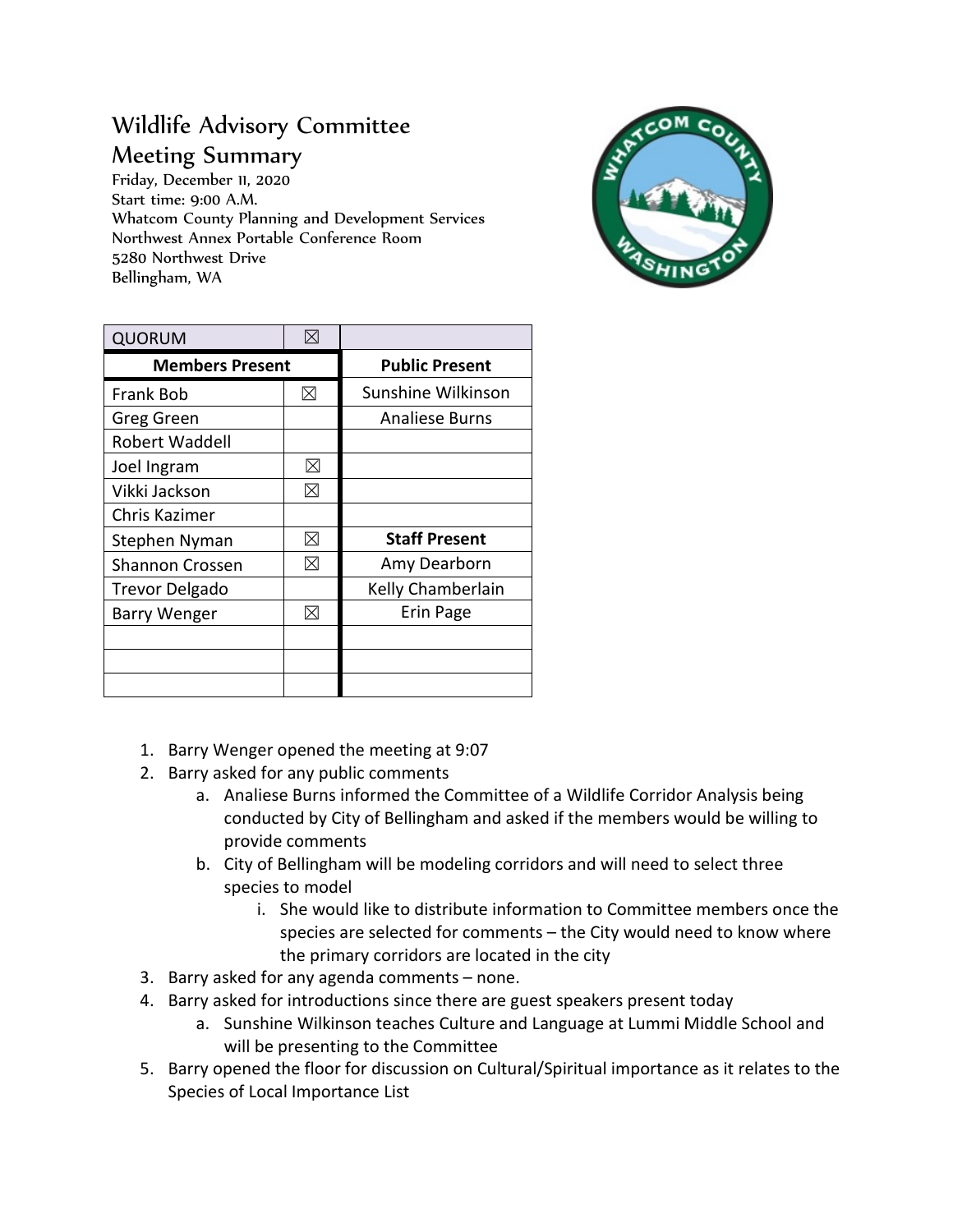- a. Frank Bob noted that all aspects of Elk behavior are impacted by recreational uses of their habitat. The Elliot Point Treaty members recently met to discuss these impacts within the state and are developing a task force to address their plans.
	- i. Additionally, Frank stated there is a lack of reports and studies of the recreational impacts on wildlife in Western Washington
- b. Barry mentioned identifying locations of plant species for use by the Committee
	- i. Amy Dearborn noted such a list would be valuable but that identifying the *types* of habitat instead of specifying their locations is more effective for regulation so they may be identified when encountered in the field
	- ii. Shannon Crossen stated she believes the Committee should focus all their efforts at this time on completing the Species of Local Importance List before discussing other methodology
	- iii. Sunshine noted that she has an existing list of plans she is willing to share
		- 1. Analiese asked if Sunshine's list is specific to plants found in Lummi Nation – Sunshine noted it addresses plants found in all tribes covered under the Point Elliot Treaty
- c. Sunshine noted the Point Elliot Treaty is meant to be a very powerful document and is older than Washington State itself, which is why the tribes depend on its protections so much more than comparable Federal protections
	- i. Sunshine also expressed to the Committee that many spiritually important meanings from the tribes cannot be publically discussed – further, there are gathering places and sacred leaving places that are meant not to be disturbed where trees are being felled or cleared for logging altogether.
- d. Frank noted that the tribes have been working with the Department of Natural Resources for 3 years on similar issues but that the Cultural Resources section of the FPA is still considered "optional"
- 6. Joel Ingram presented his species review on Fish
	- a. Longfin Smelt have a cultural component with the Lummi and Nooksack tribes
		- i. Neither Smelt or Nooksack Dace are being considered for official inclusion on the Species of Local Importance list but instead for the Watch List due to the limited information available
		- ii. Joel has been communicating with the Northwest Indian College regarding their research on Longfin Smelt
	- b. Joel informed the Committee there is not a lot of Washington State data available on Salish Suckers or Nooksack Dace, but Dace are being threatened by loss of habitat
		- i. Dace would be forced into habitats already occupied by other, predatory species
	- c. The Salish Sucker is found in low-flow areas like wetlands and ponds and is threatened by low dissolved-oxygen levels and invasion of non-native vegetation which commonly absorb the available oxygen in their habitat (Reed Canary Grass for example)